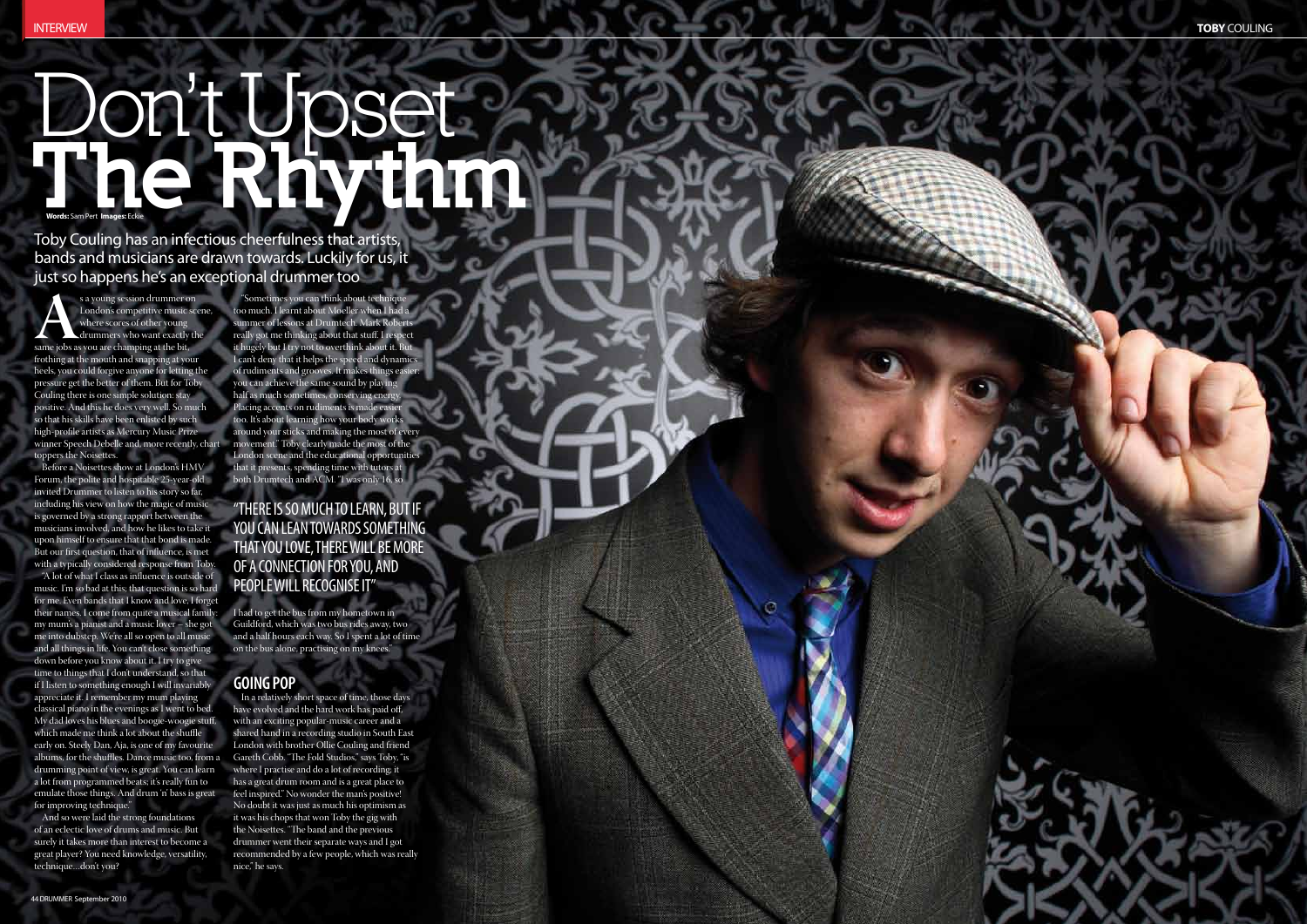

# "When I play, I give so much of myself to the beats and the grooves; Itry to bring everything and everyone together, WHETHER IT'S A JAM OR MY OWN BAND OR NOISETTES"

"We've been in a really cool studio in Brighton, Brighton Electric, writing together." That's Toby, with the enigmatic Shingai Shoniwa on vocals and guitarist Dan Smith. "It's been really nice to be involved in that process. I think we all have a very similar musical mindset, in terms of rhythm and groove especially. I'm really into how you can manipulate things: for example, if you're playing to a metronome, just placing the notes behind or in front of the click. Dan and Shingai are both really up on that as well. Having that balance in the studio and trying to get things to sit nicely is a beautiful thing. I love it and I think it's so important; it's something I really work on. Also, the difference between straight and shuffled is a really important thing to know about. I'm exploring this a lot at the moment. For instance, I will take a paradiddle groove and work from completely straight to absolutely shuffled, feeling all the differences in between. Shingai's a great bassist; she sits really nicely just behind the beat, which I really like. We jam a lot in a live situation too. I have come to realise that pop music is not what I thought it was; it all comes down to good songwriting. I think Noisettes do that really well, and a lot of people can really relate to it."

#### **The Power Of Speech**

Rewind a year or so and Toby would have been busy with a different act altogether. Speech Debelle's 2009 album, Speech Therapy, is a stripped-down, wholly British hip hop album of honest lyrics and honest production. Although Toby did not feature on the album, he was chosen as the live drummer for his ability to adapt and let the music breathe.

11

FUJI TB S

10

FUJI TB ഗ 11

10

36

9A

10 A

11 A

122011

36

12A

"I had a really good ride with Speech Debelle. I really enjoyed the music and learnt a lot from it – about knowing where to fit around the vocalist, especially with someone like Speech, where it is all about the lyrics. I really worked off the vocals, picking things out and learning that hip hop rhythms are often more about taking things away rather than adding more stuff in. You can often say a lot more by not playing something than you can by playing something. It's like in a drum 'n' bass groove where you have that kick drum build-up, but if you take that kick drum out, it has so much more impact when it comes back in. I sometimes played to a click with Speech, but then sometimes it was nicer to naturally flow with the other musicians. If they wanted to pull me in any direction it would be behind, because they were all so into that behind-thebeat style. Some songs they hadn't been playing to a click before I joined, but I felt that they really needed to be, because the lyrics were so important